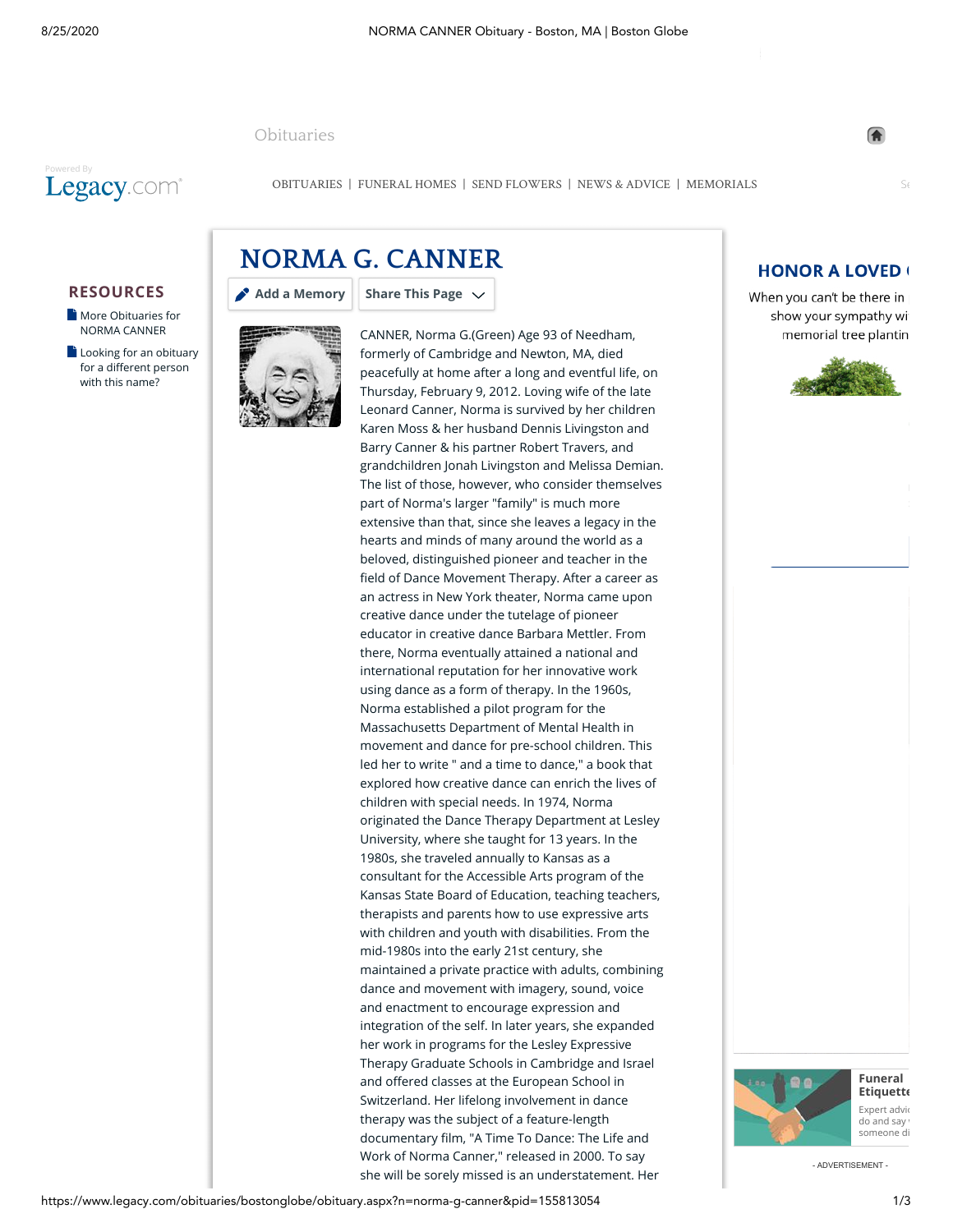# 8/25/2020 NORMA CANNER Obituary - Boston, MA | Boston Globe **, y**



**[Used Less Than 49 Miles/Day](https://eb2.3lift.com/pass?tl_clickthrough=true&redir=https%3A%2F%2Frtb-use.mfadsrvr.com%2Fclick%2FPuwGyPCyp8RxIOiJ56RCEJRiHQ077WgMz-XG7ZAEG8d0HvQEYGVzz9PQojOaA5zI0JdlPMQnZDzJhM9QvlJw5AGV8b3P0ot62Pu0KqLQnHLVTESs6t3FIqQORrQdcbRnKwbnyffuMqVyRM3z_P7ekrG4MiEq5UpjocA9ZeAftiqJsecTaypnpJOzmgdViyJZKeUZDkGL5JsLQhe2oSw7X4epQjvidbMg3PhKtxPX-RdRsUK4VoqLwNcPMlLjmfpzILvH0UIcJ3HItsASlP6BwS_3wwxNmufnirHxOQpx4joAwJ6yJyU53qzdM_-YurE%2F%2F%2F&tluid=1213586316747466058&bc=0.366&uid=1213586316747466058&pr=0.293&brid=421062&bmid=4945&biid=4945&aid=183191648317239915274&bcud=366&sid=84215&ts=1598401411&cb=67026)**

[Sponsored by Comparisons.org](https://eb2.3lift.com/pass?tl_clickthrough=true&redir=https%3A%2F%2Frtb-use.mfadsrvr.com%2Fclick%2FPuwGyPCyp8RxIOiJ56RCEJRiHQ077WgMz-XG7ZAEG8d0HvQEYGVzz9PQojOaA5zI0JdlPMQnZDzJhM9QvlJw5AGV8b3P0ot62Pu0KqLQnHLVTESs6t3FIqQORrQdcbRnKwbnyffuMqVyRM3z_P7ekrG4MiEq5UpjocA9ZeAftiqJsecTaypnpJOzmgdViyJZKeUZDkGL5JsLQhe2oSw7X4epQjvidbMg3PhKtxPX-RdRsUK4VoqLwNcPMlLjmfpzILvH0UIcJ3HItsASlP6BwS_3wwxNmufnirHxOQpx4joAwJ6yJyU53qzdM_-YurE%2F%2F%2F&tluid=1213586316747466058&bc=0.366&uid=1213586316747466058&pr=0.293&brid=421062&bmid=4945&biid=4945&aid=183191648317239915274&bcud=366&sid=84215&ts=1598401411&cb=67026)

[See More](https://eb2.3lift.com/pass?tl_clickthrough=true&redir=https%3A%2F%2Frtb-use.mfadsrvr.com%2Fclick%2FPuwGyPCyp8RxIOiJ56RCEJRiHQ077WgMz-XG7ZAEG8d0HvQEYGVzz9PQojOaA5zI0JdlPMQnZDzJhM9QvlJw5AGV8b3P0ot62Pu0KqLQnHLVTESs6t3FIqQORrQdcbRnKwbnyffuMqVyRM3z_P7ekrG4MiEq5UpjocA9ZeAftiqJsecTaypnpJOzmgdViyJZKeUZDkGL5JsLQhe2oSw7X4epQjvidbMg3PhKtxPX-RdRsUK4VoqLwNcPMlLjmfpzILvH0UIcJ3HItsASlP6BwS_3wwxNmufnirHxOQpx4joAwJ6yJyU53qzdM_-YurE%2F%2F%2F&tluid=1213586316747466058&bc=0.366&uid=1213586316747466058&pr=0.293&brid=421062&bmid=4945&biid=4945&aid=183191648317239915274&bcud=366&sid=84215&ts=1598401411&cb=67026)